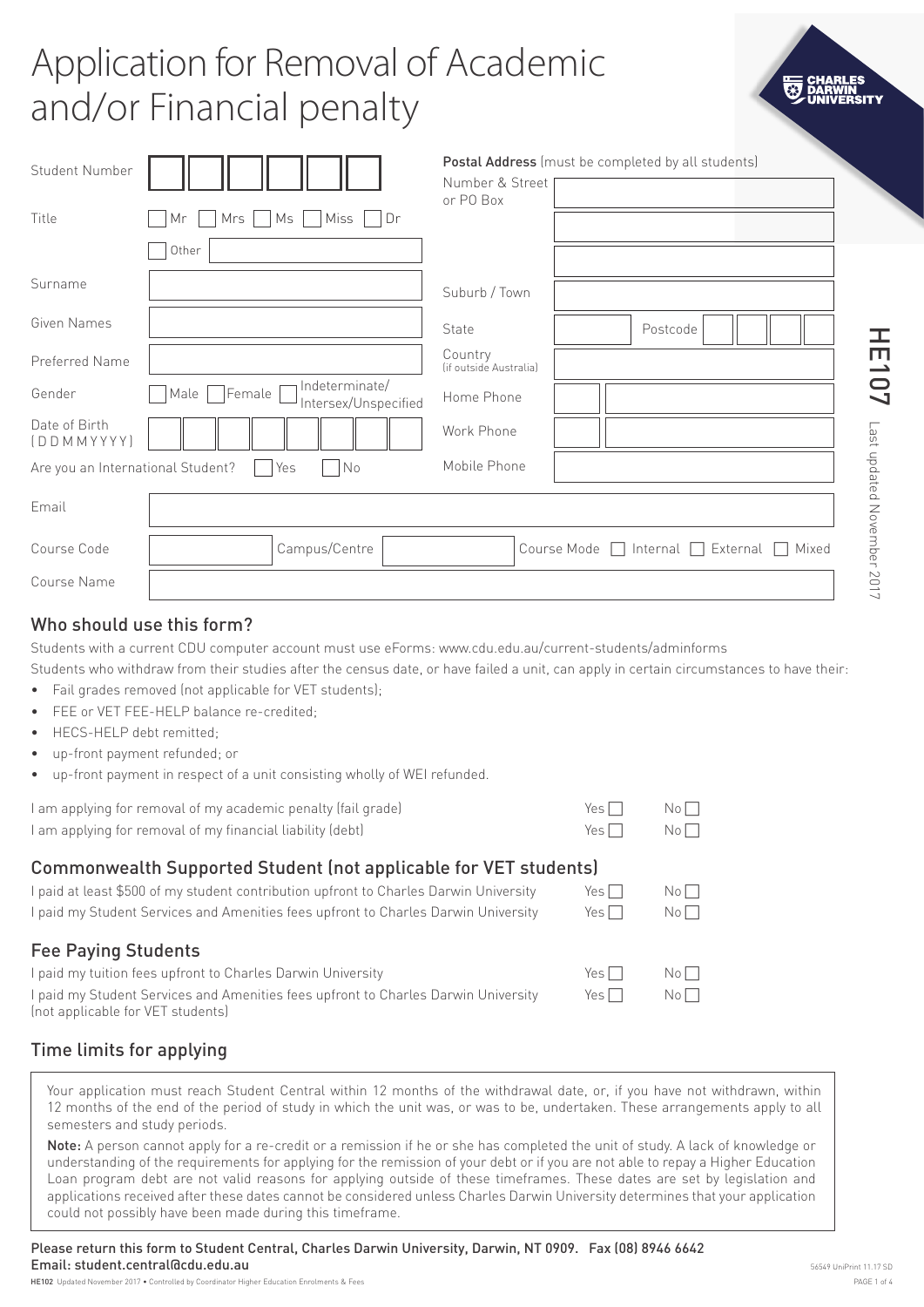#### What do I need to demonstrate in order to have my Academic or Financial penalty removed?

To have your debt remitted, you must be able to demonstrate, with independent supporting documentation, that:

#### 1. Due to special circumstances, you were unable to complete your unit requirements;

- For example, you were unable to:
- i) undertake the necessary private study required, attend sufficient lectures or tutorials, or meet other compulsory attendance requirements in order to meet your compulsory unit requirements; or
- ii) complete the required assessable work; or
- iii) sit the required examinations, or complete any other unit requirements because of your inability to meet (i), (ii) or (iii).

#### **AND**

#### 2. Those special circumstances did not make their full impact until after the census date;

- For example, your circumstances occur:
- i) before the census date, but worsen after that day; or
- ii) before the census date, but the full effect or magnitude does not become apparent until on or after that day, or
- iii) on or after the census date.

Note: The census date for semester 1, is 31 March and for semester 2, is 31 August. Please refer to 'Important Dates' on our website for nonstandard census dates. VET census dates can be found at www.cdu.edu.au/cdu-vet/vetfee-help.

#### AND

#### 3. Those special circumstances were beyond your control.

 For example, a situation occurs that a reasonable person would consider is not due to the person's action or inaction, either direct or indirect, and for which the person is not responsible. This situation must be unusual, uncommon or abnormal.

#### What are special circumstances?

Special circumstances may include:

#### Medical reasons

- *Example 1:* You have a medical condition that existed prior to the census date, continued past that date, and deteriorated to the extent that you were unable to continue your studies.
- *Example 2:* Your medical condition only became known after the census date and it was such that you were unable to continue with your studies.

#### *You will need to supply a medical certificate to substantiate your claims.*

#### Family/personal reasons

Due to unforeseen personal/family reasons that occur or worsen after the census date and that are beyond your control, you are unable to continue with your studies.

- *Example 1:* A member of your family suffers from a severe medical condition and, after the census date, you are required to provide full time care. As a result, you are unable to continue with your studies.
- *Example 2:* A member of your family or close friend dies and you are affected to the extent that, after the census date, you realise that you are unable to continue with your studies.
- *Example 3:* You or your family's financial circumstances change unexpectedly after the census date to the extent that you are unable to continue with your studies.

#### *You will need to supply documentation from, for example, a family doctor or counsellor, to substantiate your claims.*

#### Employment related reasons

After the census date, your employment status or arrangements change unexpectedly due to circumstances beyond your control, and you are unable to complete your studies.

- *Example 1:* You are employed out of necessity and studying. After the census date, your employer unexpectedly increases your hours of employment in circumstances where you are unable to object. As a result you are unable to continue with your studies or complete your course requirements.
- *Example 2:* You are employed out of necessity and studying. After the census date, your employer directs that you be transferred to a different state. Your institution does not offer distance education and, as a result, you are unable to continue with your studies or complete your course requirements.

Note: Choosing to increase your hours of work or undertake additional employment are not regarded as circumstances beyond your control. Your debt will not be able to be remitted.

#### *You will need to supply a letter from your employer to substantiate your claims.*

#### Course related reasons

Charles Darwin University changes the arrangements for your unit or course and, as a result,you are disadvantaged to the extent that you are unable to complete the requirements of the course.

- *Example 1:* Your institution cancels your unit or course after the census date and, as a result, you are unable to complete the requirements of the unit or course.
- *Example 2:* You enrol in a unit, having applied for credit towards the units previously undertaken at another institution, and are not advised of the decision for credit by your institution until after the census date.

#### What supporting documentation will I need to provide?

You will need to provide independent supporting documentation to substantiate your claims. For example, if the reason for applying for the remission of your debt is a medical one, you will need to supply a doctor's certificate that substantiates your claims.

Your statement outlining your circumstances is not sufficient evidence to have your Academic or Financial penalty removed.

You will need to ensure that your supporting documentation is on official letterhead (if relevant), and is signed and dated.

#### False or misleading statements or information

It is a criminal offence to knowingly make a false or misleading statement or to otherwise knowingly supply false or misleading information in connection with this application. Applicants who knowingly supply false or misleading statements or information may be liable to criminal prosecution.

#### What happens once I have submitted my application?

You may receive notification that you are required to provide further independent evidence. Complete applications will be processed within 28 days and the Manager, Higher Education Enrolments & Fees will advise you in writing of the decision.

If, after Charles Darwin University has reconsidered your application, you remain unhappy with the result, then you may apply to the Complaints Management Unit for a review.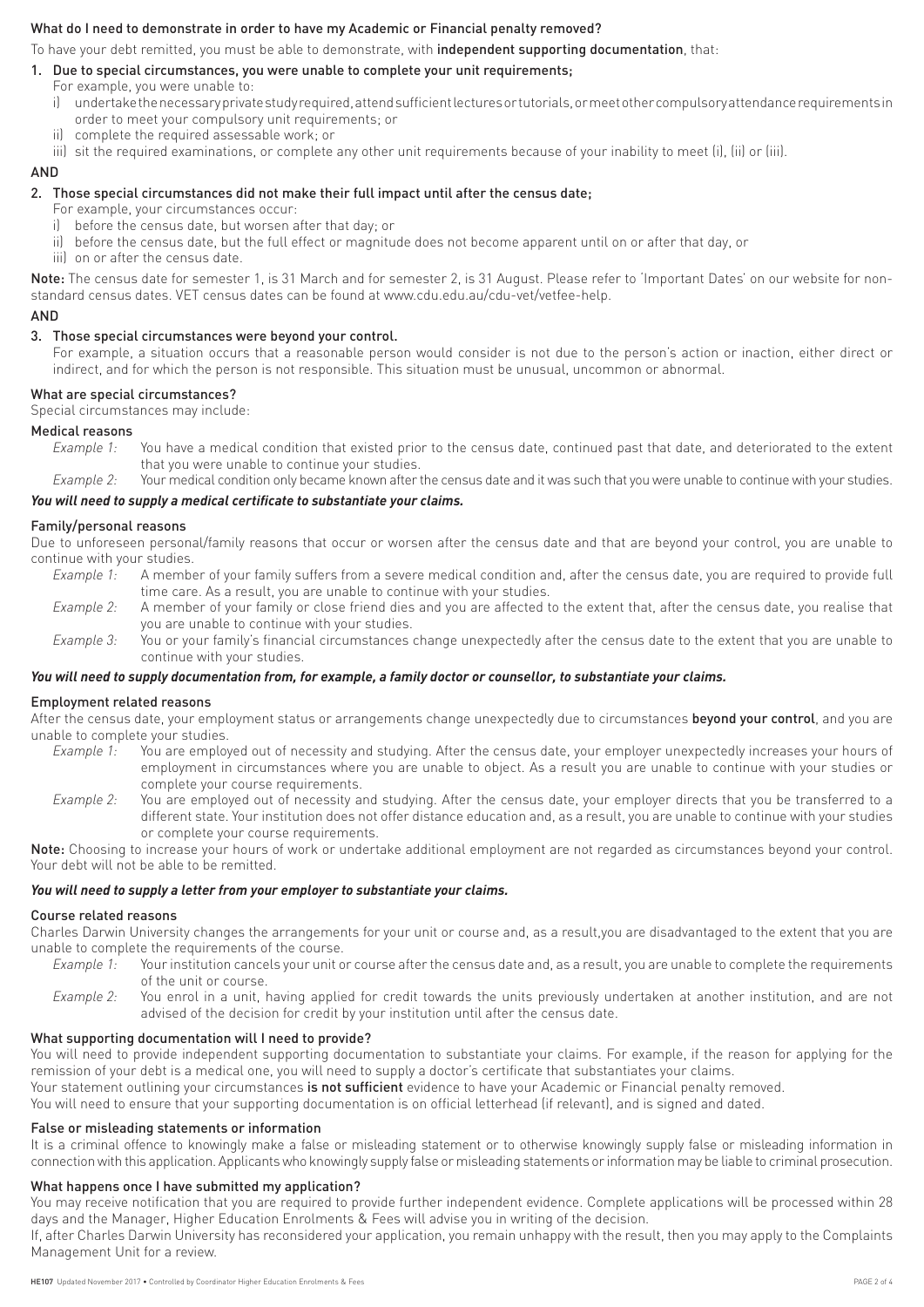Details of the unit/s for which you are applying to have your Academic or Financial penalty removed.

| Semester/Study &<br><b>Teaching Period</b> | Year | Unit/Subject<br>Code | <b>Unit Name</b> | <b>Withdrawal Date</b> | Full \$ value & EFTSL value<br>(to be completed by CDU) |
|--------------------------------------------|------|----------------------|------------------|------------------------|---------------------------------------------------------|
|                                            |      |                      |                  |                        |                                                         |
|                                            |      |                      |                  |                        |                                                         |
|                                            |      |                      |                  |                        |                                                         |
|                                            |      |                      |                  |                        |                                                         |
|                                            |      |                      |                  |                        |                                                         |
|                                            |      |                      |                  |                        |                                                         |
|                                            |      |                      |                  |                        |                                                         |
|                                            |      |                      |                  |                        |                                                         |
|                                            |      |                      |                  |                        |                                                         |
|                                            |      |                      |                  |                        |                                                         |
|                                            |      |                      |                  |                        |                                                         |

# Statement of Special Circumstances

You must provide information on your special circumstances, specifically how your circumstances:

- did not make their full impact until on or after the census date;
- prevented you from completing your studies; and
- were beyond your control.

#### Note: Your supporting documentation must mention these circumstances.